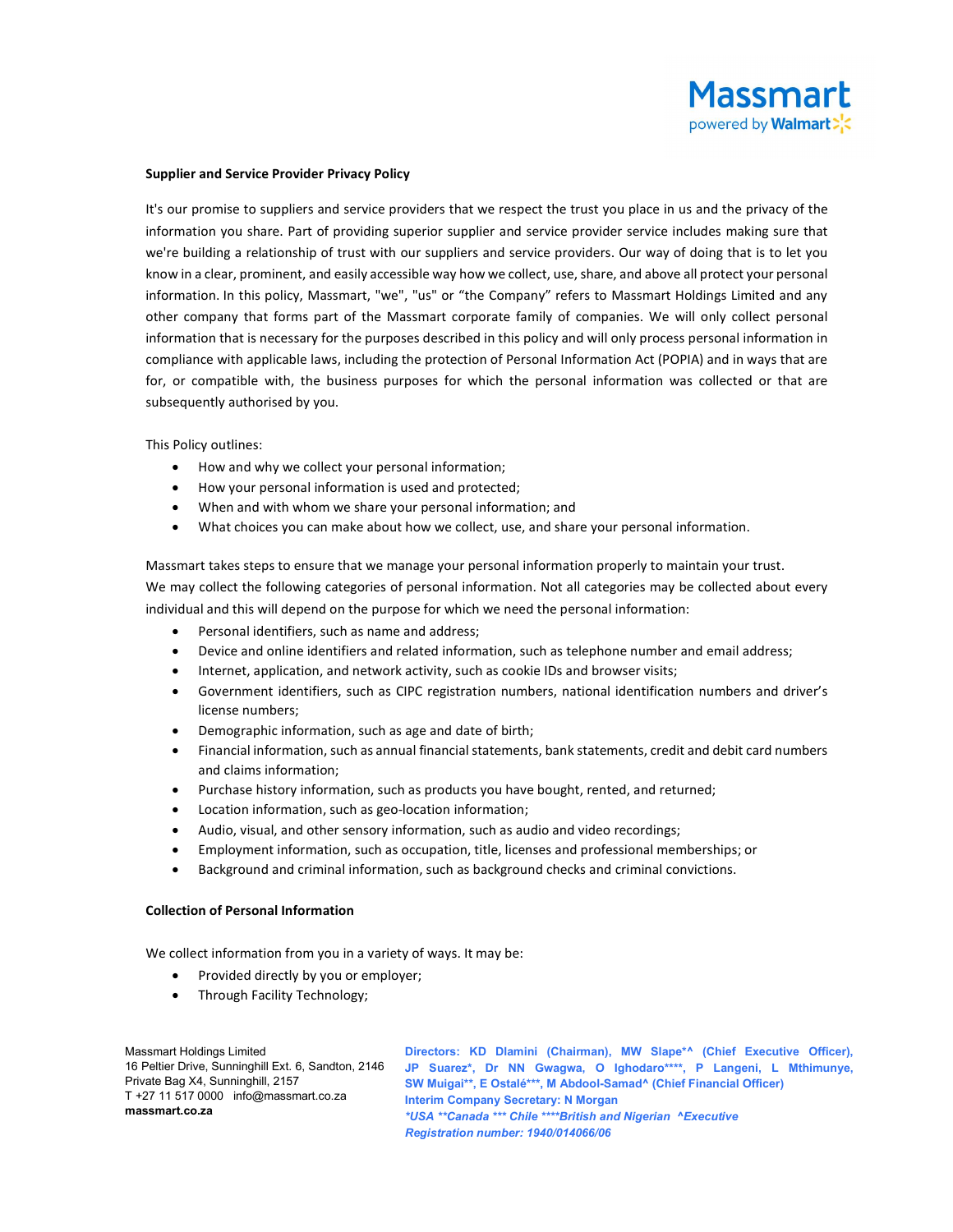- Collected from another company within our family of companies; or
- Collected from an external third-party source.

# Information Provided Directly by You or Your Employer

You share information with us in various ways, such you as when engage with our associates in the Vendor Management Office or that manage your business relationship, complete the Vendor onboarding process, or use our supplier-facing websites or mobile applications.

When you engage in these activities, you may share different types of personal information with us, such as your name, email address, physical or postal address, phone number, date of birth and location information.

# Information We Collect Through Facility Technology

We may collect your personal information from technology we use in our facilities, such as our facility cameras. We operate cameras in stores and other facilities for security and operational purposes, for example, to help us improve the design of our stores to better serve our customers.

# Information We Collect From External Third-Party Sources

As part of our standard vendor onboarding process, we may receive information from third party sources, such as business credit report and score to help us assess supplier fitness, reduce fraud and ensure an effective partnership with you or the company you work for.

All personal information that is supplied to the Company must be accurate, up-to-date, not misleading and complete in all respects. You undertake to immediately advise the Company of any changes to your personal information should any of these details change.

Our goal is to limit the information we collect to the information needed to support our business.

# Purpose for Collection of Personal Information

The information collected and processed by Massmart may be used for the following purposes:

- To create and maintain your account;
- To conduct auditing and monitoring of transactions and engagement;
- To update our operational and technical functionality;
- To conduct business analysis, such as analytics, projections and identifying areas for operational improvement;
- To conduct research and development; or
- To fulfill our legal functions or obligations.

All Personal Information which you provide to the Company will be used and/or retained only for the purposes for which it is collected, whereafter it will be permanently destroyed. We will only retain personal information for longer than the purpose for which it was collected if it is required by law or where you have given consent for us to retain such information for an extended period.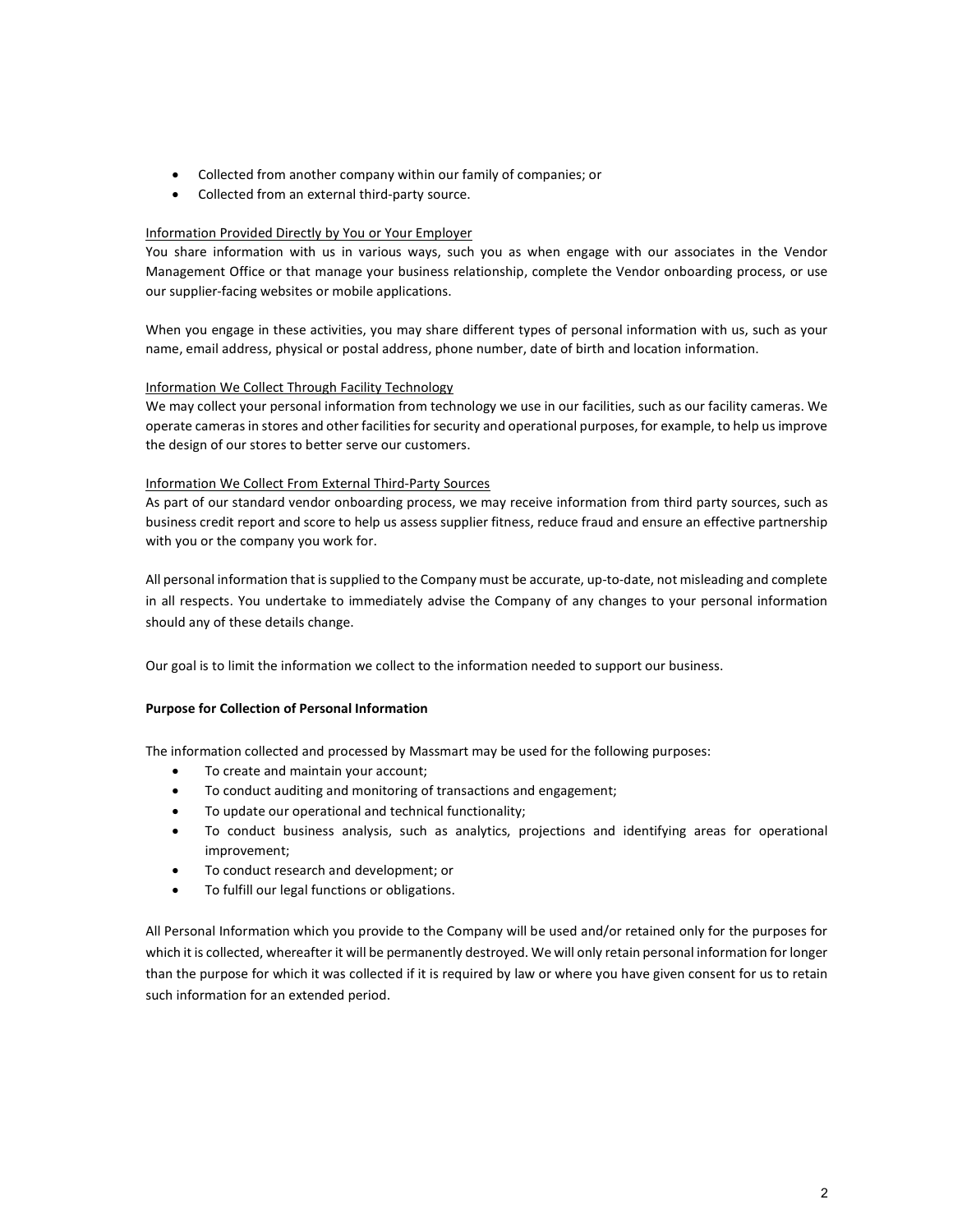### Sharing of Personal Information

All of the categories of personal information that we collect may be shared with other companies, including those within our corporate family, for a business purpose. We may share your personal information in limited circumstances, such as:

- To conduct our business;
- To maintain a business relationship;
- When legally required to do so; or
- With service providers or third parties that help with our business activities.

We may share personal information with the company you work for which provides goods or services to Massmart or other members of corporate family of companies that is directly related to your business relationship with Massmart.

We may share your personal information in other special circumstances, which include situations when sharing is required by law, or we believe sharing will help to protect the safety, property, or rights of Massmart, our customers, our associates, or other persons.

Where we need to transfer your personal information outside the borders of South Africa, we will ensure that we only transfer the personal information to countries that have similar privacy laws to those applicable in South Africa or to a party who is contractually bound to comply with data protections obligations which impose no lesser legal requirements than those imposed by POPIA.

Before transferring personal information to a third-party contractor, such as an authorised service provider, the Company will obtain assurances from the third party that it will process personal information in a manner consistent with this policy. Where we learn that a third party contractor is using or disclosing personal information in a manner contrary to this policy, we will take reasonable steps to prevent such use or disclosure.

### Closed Circuit Television and Cameras

To ensure the safety and security of our visitors, customers, associates and assets, closed circuit television and cameras are used throughout Massmart facilities. These cameras are used for purposes such as safety and security, asset protection, operations improvement, and deterrence and investigation of misconduct. Cameras will only be used in areas where an individual has an expectation that the individual could be recorded.

### Websites and Mobile Applications

By using our websites, mobile applications, Wi-Fi and/ or by providing your information to us you expressly consent to our collection and use of the information you disclose to us in accordance with this policy, including but not limited to your consent for us to share your information as set out in this privacy policy. If you disclose any personal information relating to other people to us, you warrant that you have the authority to do so and to permit us to use the information in accordance with this policy.

By using our websites, mobile applications, Wi-Fi and/ or by providing your information to us, you agree to the practices described in this policy and you agree to Massmart, its directors, officers, employees, servants, agents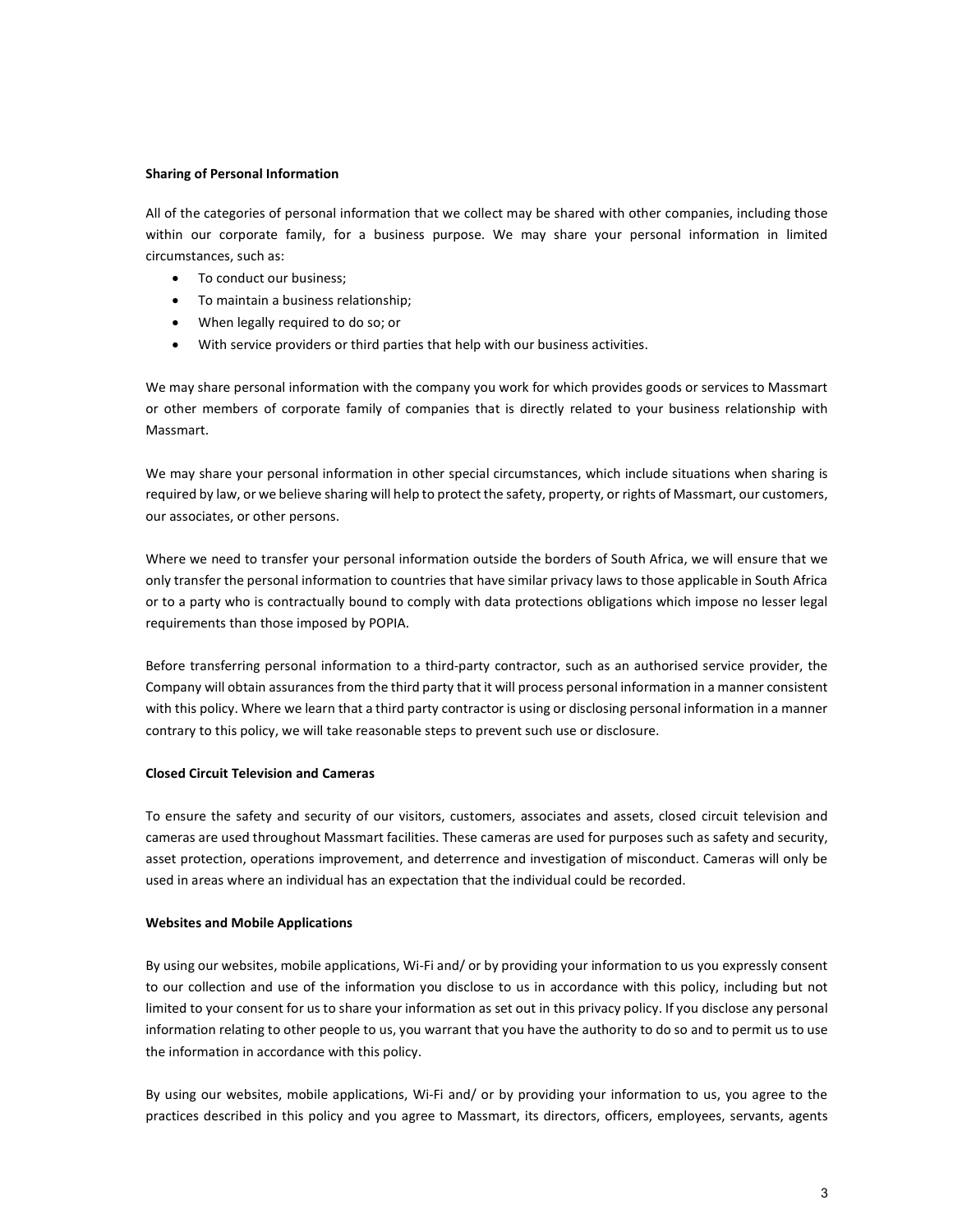and/or contractors and/or other third parties to process (which will include collecting, using and disclosing) your personal information for the purposes stated in this policy.

If you do not agree to this policy, please do not use our websites, mobile applications, Wi-Fi and/ or provide your information to us. Any use by you of our websites, mobile applications, Wi-Fi and/ or any provision by you of your information will be deemed to constitute your acceptance of the terms in this policy.

### **Security**

The security and confidentiality of your personal information is important to us. We have implemented technical, administrative, and physical security measures to protect your personal information from unauthorised access or disclosure and improper use.

Access to your personal information is restricted to only to those employees who need the personal information to perform a specific job / task. All employees with access to Personal Information are kept up-to-date on our security and privacy practices. After a new policy is added, these employees are notified and/or reminded about the importance we place on privacy, and what they can do to enhance protection for our supplier and service provider's personal information.

We are committed to ensuring that our security measures which protect your personal information are continuously reviewed and updated where necessary.

It is important for you to protect yourself against unauthorised access to your account password. Be sure to log out of your account or to close your browser after you have completed your visit to the website or mobile application.

Whilst we will do all things reasonably necessary to protect your personal information, we cannot guarantee nor do we accept any liability of whatsoever nature for any unauthorised or unlawful disclosure and/or use of your personal information, either by employees and/or made by any third parties (including third party service providers) who are not subject to our control, unless such disclosure and/or use is as a result of our gross negligence.

### Your rights

Upon reasonable request and in accordance with POPIA, we will grant suppliers and service providers reasonable access to their personal information and will permit them to correct, amend or delete personal information that is incomplete or inaccurate.

Should you so request, we will provide you with the record or a description of the personal information which we have about you, including information about the identity of all third parties who have, or have had, access to the personal information: (i) within a reasonable time; (ii) at a prescribed fee, if any; (iii) in a reasonable manner and format; and (iv) in a form that is generally understandable.

Should you wish to make a request please click on the following link https://www.massmart.co.za/privacy-centre.

 We will take reasonable steps to ensure that all personal information is kept as accurate, complete and up-to-date as reasonably possible but may not always expressly request you to verify and update your personal information,